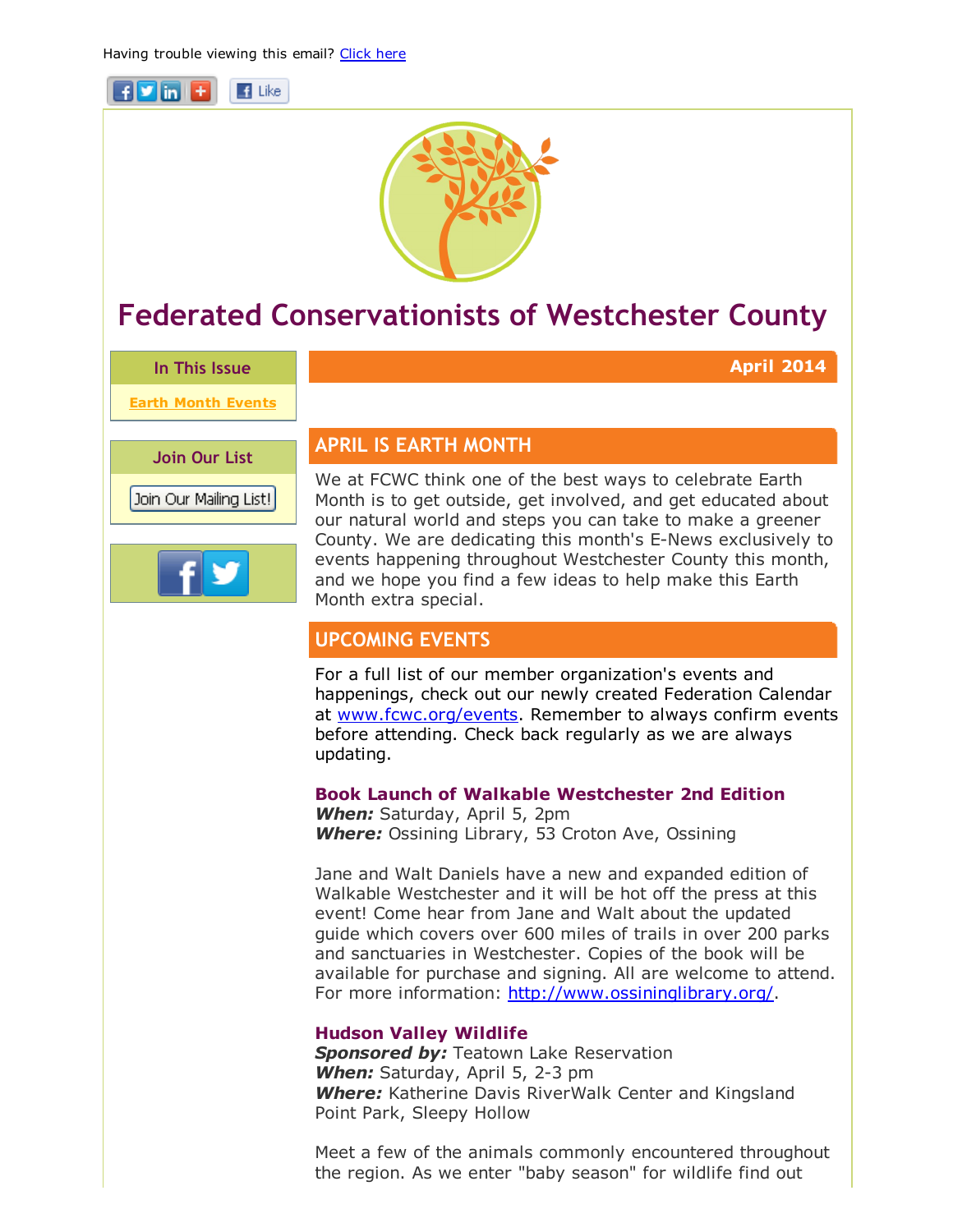how to be a good neighbor to the young of the year. Note: May be a parking fee. All welcome. Free for member, \$5 for nonmembers. For more information[:http://www.teatown.org/.](http://r20.rs6.net/tn.jsp?e=001UxMWN_vbMk0PB1SCLYL0o_OmQnNRKj0eaxO5XojLCFLtdE2BVOCGKxKQZxPWiatZu9vI70hsEnOUnC6z2IaroZN53S_xv9gKFujxVLSsy34=)

#### Welcome to Spring Dinner!

**Sponsored by:** Saw Mill River Audubon *When:* Sunday, April 6 5pm *Where:* Table 9, Annsville Circle, Cortlandt Manor

Join SMRA for a fun evening with friendly people, good food, and entertaining presentations including: pictures and stories from SMRA travels to Yellowstone, Minnesota, and Belize AND "2013 Faces & Places" images from our past year of local field trips. A brief SMRA annual meeting and board election precedes the evening program. For more information: [http://www.sawmillriveraudubon.org/](http://r20.rs6.net/tn.jsp?e=001UxMWN_vbMk0PB1SCLYL0o_OmQnNRKj0eaxO5XojLCFLtdE2BVOCGKxKQZxPWiatZu9vI70hsEnPnIVNHy8JbYu5XgxGewGE7BmvQD-4ReQnjcqABZctk9g5hZbR3MgE7)

#### The Invasives Project: Vine cutting with Bob DelTorto

*Initiative of:* The Henry Morgenthau Preserve, Bedford Audubon Society, and Pound River Conservation Board **When:** Sunday, April 6 from 2-3:30pm *Where:* Meet in the Town House parking lot, 179 Westchester Ave. Pound Ridge

Bring work gloves and tools, or use tools provided. Learn the winter identification of natives and invasive plants and management strategies. Help reduce the vines in the Town Park. Meet like-minded people.

[invasivesPR@bedfordaudubon.org](mailto:invasivesPR@bedfordaudubon.org) or [vinecutters.com.](http://r20.rs6.net/tn.jsp?e=001UxMWN_vbMk0PB1SCLYL0o_OmQnNRKj0eaxO5XojLCFLtdE2BVOCGKxKQZxPWiatZu9vI70hsEnOV6jV9AfZ7UGW5LY4iZdiC57gkxfZeSCs=)

# 5% Community Day at Whole Foods

#### *In Support of:* FCWC

**When:** Wednesday, April 9, 9am-10pm *Where:* Whole Foods Market Yonkers(1 Ridge Hill Boulevard) and White Plains (110 Bloomingdale Road) locations

Shop on Wednesday, April 9th when 5% of Whole Foods net sales go to FCWC! Several times a year, Whole Foods holds community giving days (otherwise known as "5% Days") where five percent of that day's net sales are donated to a local nonprofit or educational organization. This quarter, FCWC was selected to be the recipient of the community day proceeds! Stop by the White Plains or Yonkers locations and stock up on all of your favorite products and support FCWC at the same time!

[http://www.wholefoodsmarket.com/stores/whiteplains](http://r20.rs6.net/tn.jsp?e=001UxMWN_vbMk0PB1SCLYL0o_OmQnNRKj0eaxO5XojLCFLtdE2BVOCGKxKQZxPWiatZu9vI70hsEnPjclW-QoO2HhYz8YRybGMcHyNioQYZi3n_C6tfsX1vmhJB9DY8D-5-veBkF-z4I_Fw5KnWQ4J44g==) [http://www.wholefoodsmarket.com/stores/yonkers.](http://r20.rs6.net/tn.jsp?e=001UxMWN_vbMk0PB1SCLYL0o_OmQnNRKj0eaxO5XojLCFLtdE2BVOCGKxKQZxPWiatZu9vI70hsEnPjclW-QoO2HhYz8YRybGMcHyNioQYZi3n_C6tfsX1vmh43yk1ChDfzXfvSZDQ4ouc=)

# CWCWC's Annual Fling

**Sponsored by:** Community Watershed Clean Water Coalition **When:** Wednesday, April 9, 7-9pm *Where:* Friends Meeting House, 4376 Purchase Street, Purchase

Sample refreshments from local farms.Mingle with friends and fellow environmental protectors. Display highlights of your projects. Share your accomplishments at our free-for-all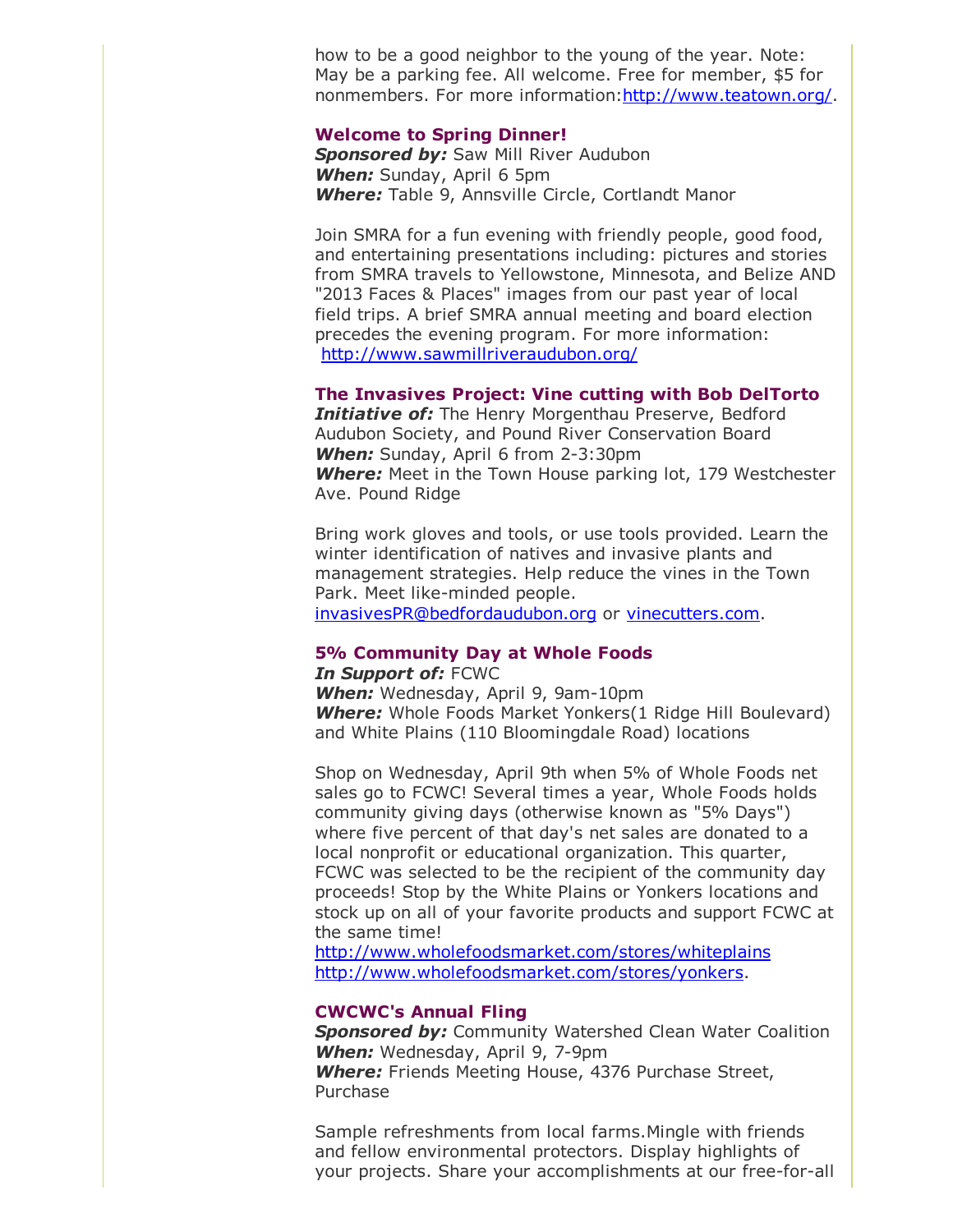forum. Applaud our two annual awardees. Please RSVP to Suzannah Glidden, (914) 234-6470 or [CrotonWshed@aol.com.](mailto:CrotonWshed@aol.com)

#### 5 Toxic Exposures in Your Home

**Sponsored by:** Sierra Club of Lower Hudson Valley and Greenburgh Nature Center *When:* Wednesday, April 9, 7pm *Where:* Greenburgh Nature Center, 99 Dromore Road, **Scarsdale** 

What are the 5 Toxic Exposures in Your Home, their health impacts, and how to reduce your family's exposure. This important information will be presented by Dr. Spaeth, Division Chief, Occupational & Environmental Medicine, Department of Population Health, Hofstra North Shore LIJ School of Medicine. Refreshments by Greenburgh Nature Center at 7:00, program starts at 7:30. Admission is free. 914-723-3470. This is a handicapped-accessible location.

# Author Talk: The Warbler Guide

**Sponsored by: Bedford Audubon Society** *When:* Wednesday, April 9, 7:30pm *Where:* Garden Room at the Katonah Village Library

Bedford Audubon welcomes The Warbler Guide authors Tom Stephenson and Scott Whittle for a free public lecture on warbler identification in the Garden Room at the Katonah Village Library. Refreshments will be served at 7 pm and the lecture will begin at 7:30 in the Garden Room. No registration is necessary. *[jrobbins@bedfordaudubon.org](mailto:jrobbins@bedfordaudubon.org)* or 914.232.1999.

#### What's in Your Lipstick?

**Sponsored by:** League of Women Voters of the Rivertowns (with FCWC as co-sponsor) *When:* Thursday, April 10, 11:45am *Where:* Tarrytown Senior Center, 240 W Main Street

League of Women Voters of the Rivertowns are proud to host a fascinating talk by Patti Wood, founder of Grassroots Environmental Education an expert on safe personal care products. Bring your own brown bag lunch and we will provide beverages and cookies. There is plenty of free parking so come and bring friends!

# Tabling in Tarrytown

**Sponsored by:** Tarrytown Environmental Advisory Council **When:** Saturday, April 12, 10am-2pm *Where:* Outside of Mrs. Greens, Tarrytown

Stop by TEAC's table outside Mrs. Greens in Tarrytown. They will have environmental information, with tastings will be provided by Mrs. Greens.

#### Science Barge Season Opening

**Sponsored by:** Groundwork Hudson Valley *When:* Saturday, April 12, 2pm *Where:* The Science Barge, Yonkers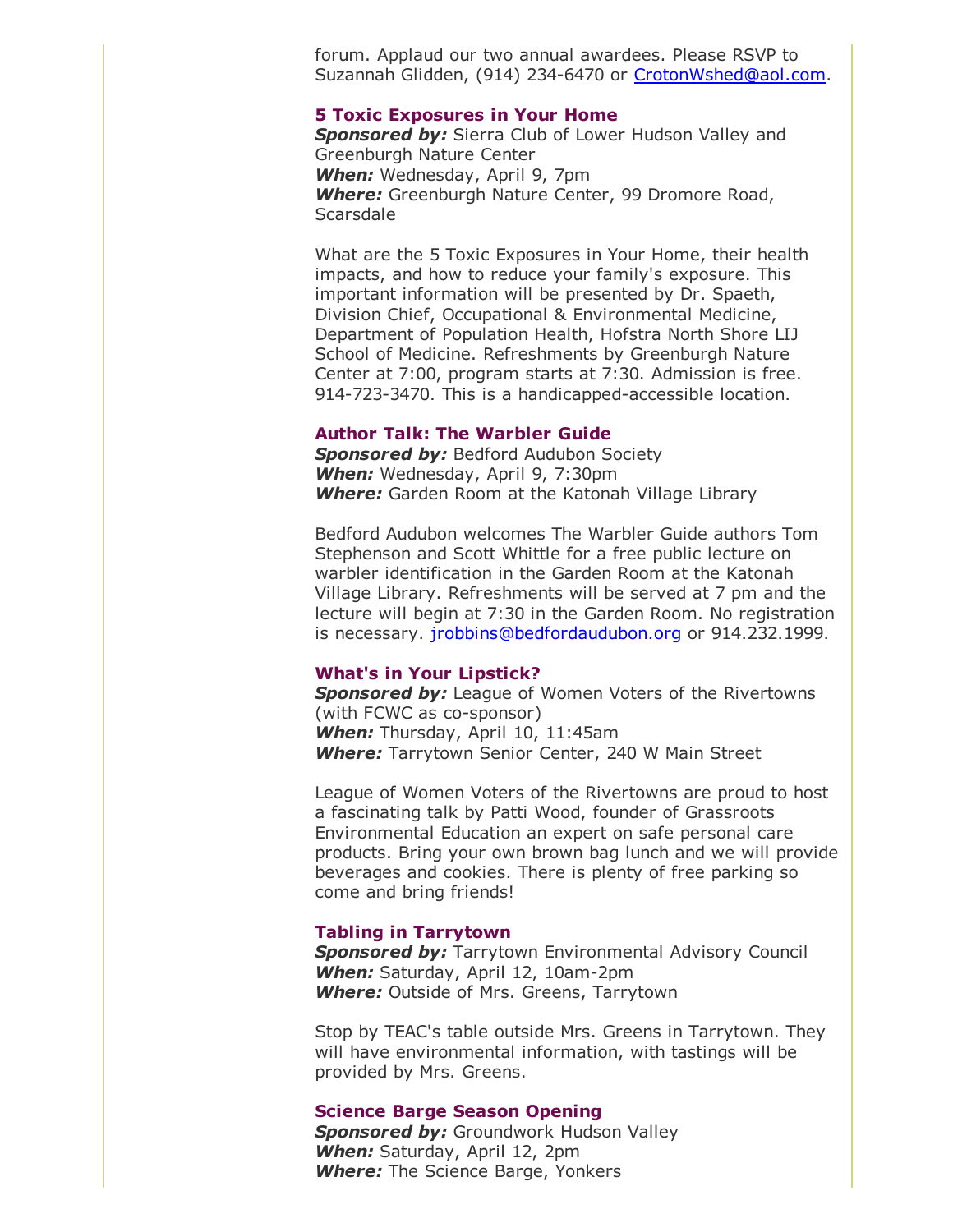Join Groundwork Hudson Valley for the 2014 season opening and ribbon cutting for the Science Barge. For more information: [http://www.groundworkhv.org/](http://r20.rs6.net/tn.jsp?e=001UxMWN_vbMk0PB1SCLYL0o_OmQnNRKj0eaxO5XojLCFLtdE2BVOCGKxKQZxPWiatZu9vI70hsEnMKhV-wrkuKDiqKW444qbDXDbBYdQmMwO-Em3-WhTshyQ==)

#### Backyard Birding

**Sponsored by: Bedford Audubon Society When:** Saturday, April 12, 9-11am *Where:* Bylane Farm (Todd Road)

Ever wonder what birds are fluttering around your yard or frequenting your feeder? Join Naturalist Tait Johansson to learn bird ID basics like habitat, behavior, size and shape, and color pattern. Fun for the whole family (appropriate for children 8 and older, must be accompanied by an adult)! Cost: \$10 for members; \$15 for non-members. Level of difficulty: Easy. Advance registration required; please register with Jeanne Pollock at [jpollock@bedfordaudubon.org](mailto:jpollock@bedfordaudubon.org).

# Spring Celebration & Egg Hunt

**Sponsored by:** Greenburgh Nature Center **When:** Sunday, April 13, 11am-3pm (Rain or Shine) *Where:* Greenburgh Nature Center, 99 Dromore Road, **Scarsdale** 

A day of family fun to celebrate the emergence of spring! Visit our barnyard to meet our furry and feathered friends. Join a naturalist to discover signs of spring from the forest to the pond to the Great Lawn. Search for eggs in a natureinspired egg hunt. Enjoy various arts and crafts activities too. Egg hunt and other fun activities will run continuously throughout the day. For more information or to purchase tickets go to [www.greenburghnaturecenter.org.](http://r20.rs6.net/tn.jsp?e=001UxMWN_vbMk0PB1SCLYL0o_OmQnNRKj0eaxO5XojLCFLtdE2BVOCGKxKQZxPWiatZu9vI70hsEnMKhV-wrkuKDi1tU-G1J0gnJzCxSPv7x9rM-7DmwQFNKDDL2agOyBkA)

### April Vacation Camp

**Sponsored by: Rye Nature Center When:**April 14-18, 10am - 2pm *Where:* Rye Nature Center

Pre-school and elementary school students can take a nature break. Bring lunch and spend some time learning about nature in the spring and habits of local wildlife as the days grow warmer. Pre-registration required. \$60/day per child -Members, \$70/day per child - Non-Members. All participant should dress for the weather. 10am-2pm each day. [info@ryenaturecenter.org](mailto:info@ryenaturecenter.org) 914-967-5150. Topics include: April Showers & Vernal Pools, Garden Critters, Mammal Mommies,Birds & Nests,Jelly Babies & Polliwogs.

#### Tabling in Tarrytown

**Sponsored by:** Tarrytown Environmental Advisory Council **When:** Friday, April 18, 5-7pm *Where:* Main Street, Tarrytown

Stop by TEAC's table on Main Street. They will have environmental information available for interested parties.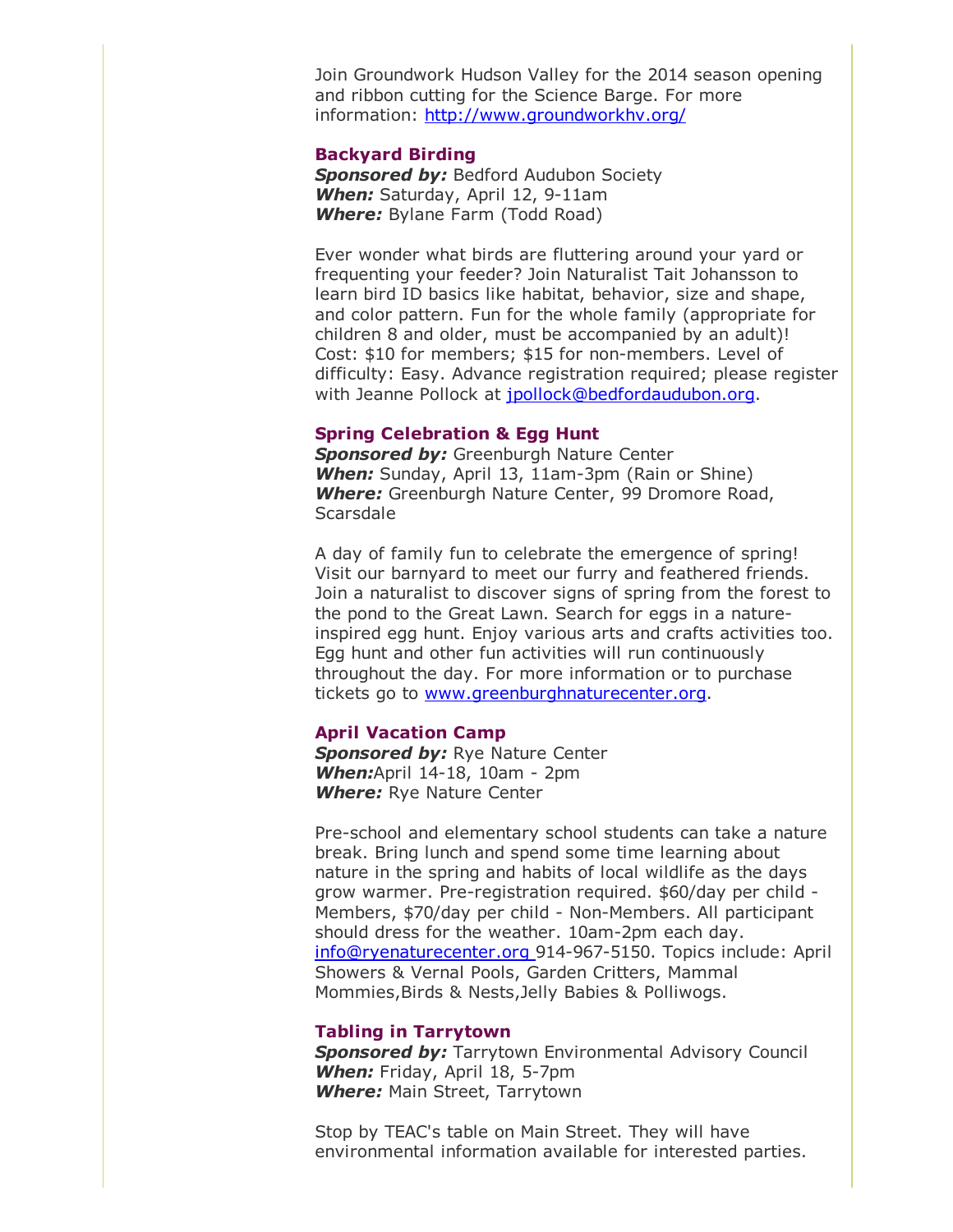# Earth Day on the Farm

*Sponsored by:* Friends of Hilltop Hanover Farm **When:** Saturday, April 19, 10am - 4pm *Where:* Hilltop Hanover Farm

Come celebrate Earth Day at Hilltop Hanover Farm! Walk the grounds, meet the farmers, and explore the trails. There will be a guided woodland hike @ 10 am, and farm tours at 10 am, 12 pm, and 2 pm around the property, where you'll learn all about the different elements that make up a sustainable working farm. [http://www.hilltophanoverfarm.org/events/.](http://r20.rs6.net/tn.jsp?e=001UxMWN_vbMk0PB1SCLYL0o_OmQnNRKj0eaxO5XojLCFLtdE2BVOCGKxKQZxPWiatZu9vI70hsEnO_ADsGXjf-6euCs4gTscUX0dk_EMKo5VijgwJ7ghnGKYvtpFylhNJbx2uIR59hhqw=)

# Birds and Bees: Wildlife Needs

**Sponsored by: Bedford Audubon Society, Mianus River** Gorge, Pound Ridge Land Conservancy and Westchester Land **Trust** 

*When:* April 22, April 27, May 4, and May 17, 7:30pm *Where:* Bedford Historical Society, Historic Hall 608 Old Post Road

This is a four part series. All events are free, but space is limited. Please RSVP to [tate@westchesterlandtrust.org](mailto:tate@westchesterlandtrust.org) or call 914. 234. 6992 ext. 10.

#### Screening of Shellshocked

*Sponsored by:* LISoundFest and Marine Education Center Mamaroneck **When:** Wednesday, April 23, 6-7:45pm *Where:* Mamaroneck Public Library

This screening of Shellshocked is a Sneak Peek of the LISoundFest.Shellshocked is Emily Driscoll's wonderful documentary about oysters. As always, the Sneak Peek will be free. For more information: [amckon141@gmail.com.](mailto:amckon141@gmail.com)

# Gardening with Natives

*Sponsored by:* Saw Mill River Audubon *When:* Thursday, April 24, 7pm *Where:* Ossining Community Center,95 South Broadway, Ossining

Learn about environmentally sound landscaping and gardening by including New York native plants and excluding invasive plants. Help to support birds, butterflies, and a diversity of wildlife and create a yard that is in harmony with nature. Discover some beautiful and hardy native plants for your yard and garden. Presenter will be Saw Mill River Audubon Garden Coordinator and Master Gardener, Donna Lassiter. Free and open to the public. Suggested for age 10 and up. [www.sawmillriveraudubon.org.](http://r20.rs6.net/tn.jsp?e=001UxMWN_vbMk0PB1SCLYL0o_OmQnNRKj0eaxO5XojLCFLtdE2BVOCGKxKQZxPWiatZu9vI70hsEnPnIVNHy8JbYu5XgxGewGE7BmvQD-4ReQndyPPqvLqxwg==)

# 15th Annual Plant Sale- Celebrates Birds!

**Sponsored by: Native Plant Center When:** Saturday, April 26, 10am- 1 pm *Where:* Westchester Community College, Park in Visitor Lot #1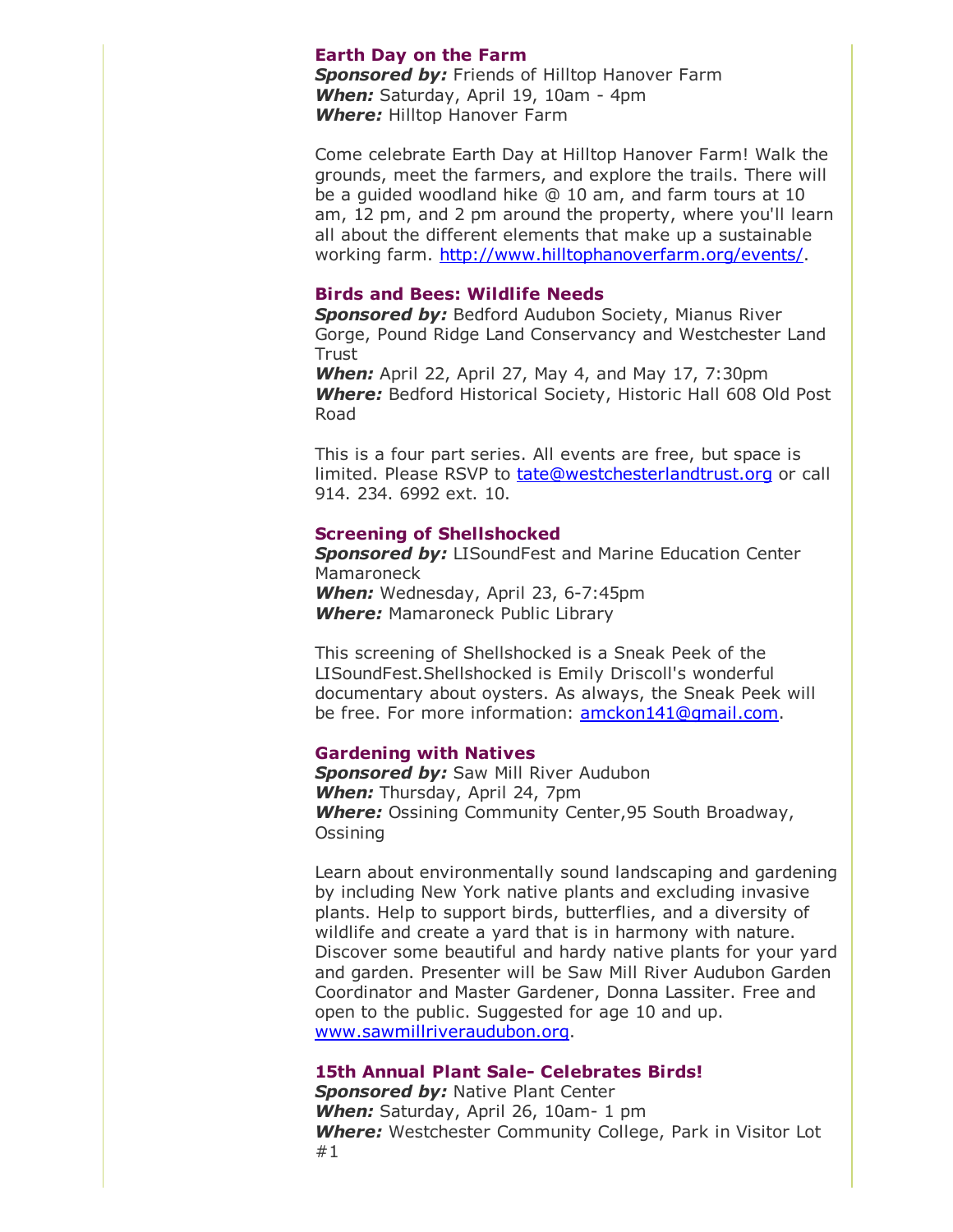Hundreds of beautiful, beneficial native plants will be available. This year's sale falls on the birthday of wildlife artist John James Audubon (1785-1851), for whom the venerable bird conservation organization was named. To honor this occasion-and to bring community-wide attention to the role gardens can play as habitat-the sale will offer a large selection of plants especially beneficial to birds, many of which were recommended by local chapters of the National Audubon Society. 8:15 a.m.: Bird walk led by Bedford Audubon's Naturalist Tait Johansson(bring your binoculars!), 10 a.m.: Plant Sale opens,All day: information about native plants and local birds, sale of garden accessories (bird baths and more), Wild Bird Center, celebratory treats to wish a "Happy Bird-day" to Audubon For more information or to volunteer: call 914-606-7870; or visit http://www.sunywcc.edu/about/the-native-plant-center/.

#### Earth Day at Sheldrake

*Sponsored by:* Sheldrake Environmental Center *When:* Saturday, April 26, 9am *Where:* Sheldrake Environmental Center

To celebrate Earth Day this year, Sheldrake has a few activities lined up for the whole family At 9 am, mom and dad can buy an Earth Machine compost bin and participate in a workshop on backyard composting. Directly after, the whole family can participate in a community effort to clean up the Larchmont Reservoir Conservancy as well as enjoy nature activities taking place. (914) 834-1443 or [scheduling@sheldrakecenter.org.](mailto:scheduling@sheldrakecenter.org)

# Earth Day and Arbor Day Celebration

*Sponsored by:* Greenburgh Nature Center and Groundwork Hudson Valley **When:** Sunday, April 27, 11am-3:30pm *Where:* Greenburgh Nature Center, 99 Dromore Road, **Scarsdale** 

Join us for an Earth Day Celebration where you can roll up your sleeves and make a difference! You can build a rain barrel, learn about home composting, work on our trails, help prepare our gardens for spring, assist with planting a tree, in recognition of Arbor Day, and meet a local author. In addition, in honor of our 1 Camera, 2 Hours Exhibit, bring us your plastic shopping bags\*! We are creating an outdoor community exhibit and want you to be part of our creative conservation piece. The day's activities are free and open to all! See website to pre-purchase a rain barrel and/or home composter. [www.greenburghnaturecenter.org.](http://r20.rs6.net/tn.jsp?e=001UxMWN_vbMk0PB1SCLYL0o_OmQnNRKj0eaxO5XojLCFLtdE2BVOCGKxKQZxPWiatZu9vI70hsEnMKhV-wrkuKDi1tU-G1J0gnJzCxSPv7x9rM-7DmwQFNKDDL2agOyBkA)

#### Celebrate Earth Day at Mianus River Gorge

**Sponsored by: Mianus River Gorge When:** Sunday, April 27, 1-4 pm *Where:* Meet at 167 Mianus River Road, Bedford

Volunteers wanted! Come help the Mianus River Gorge plant